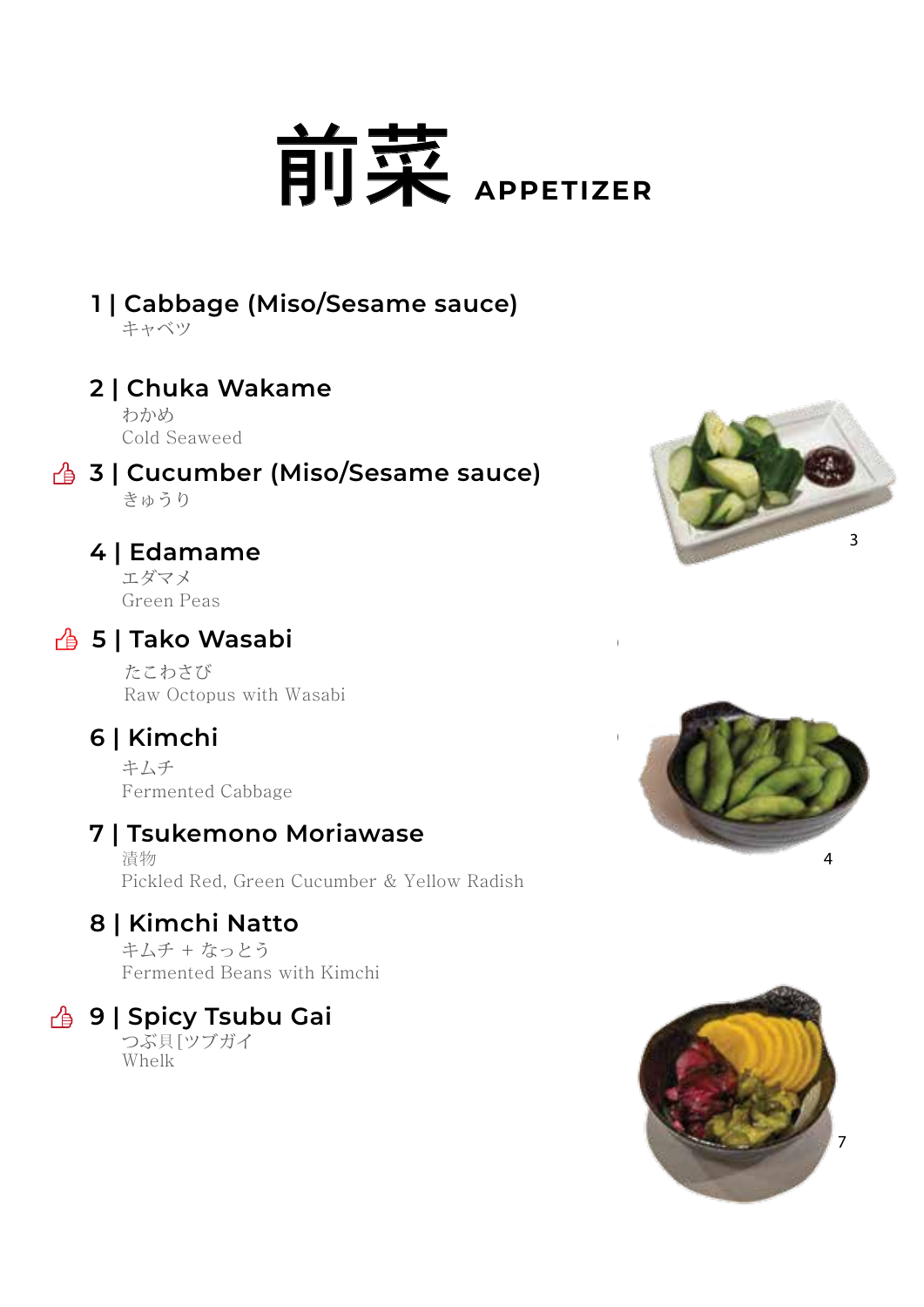# やきもの<sub>VAKIMONO</sub>

**1 | Shishito**  シシトウ

Green Chilli Pepper

#### **2 | Shiitake**

シイタケ Whole Black Mushroom

#### **3 | Tori Momo 3.9**

碧千千 Chicken Thigh

#### **4 | Tebasaki**

てばさき Chicken Wing

#### **5 | Bacon Asparagus**

ベ-コンアスパラガス Asparagus Wrapped with Bacon

#### **6 | Nankotsu**

ナンコツ Chicken Cartillage

## **7 | Tsukune**

つくね Chicken Meatballs

## **8 | Kurobuta Tontoro**

黒豚 豚トロ Black Pork Skewer

## **9 | Sunagimo (2 Sticks)**

Chicken Gizzards 鶏砂肝

# **10 | Wagyu Beef Cube Skewer**

ぎゅうくし Wagyu Beef Skewer

#### **11 | Yakimono Set**

焼き物セット (No. 1-7)









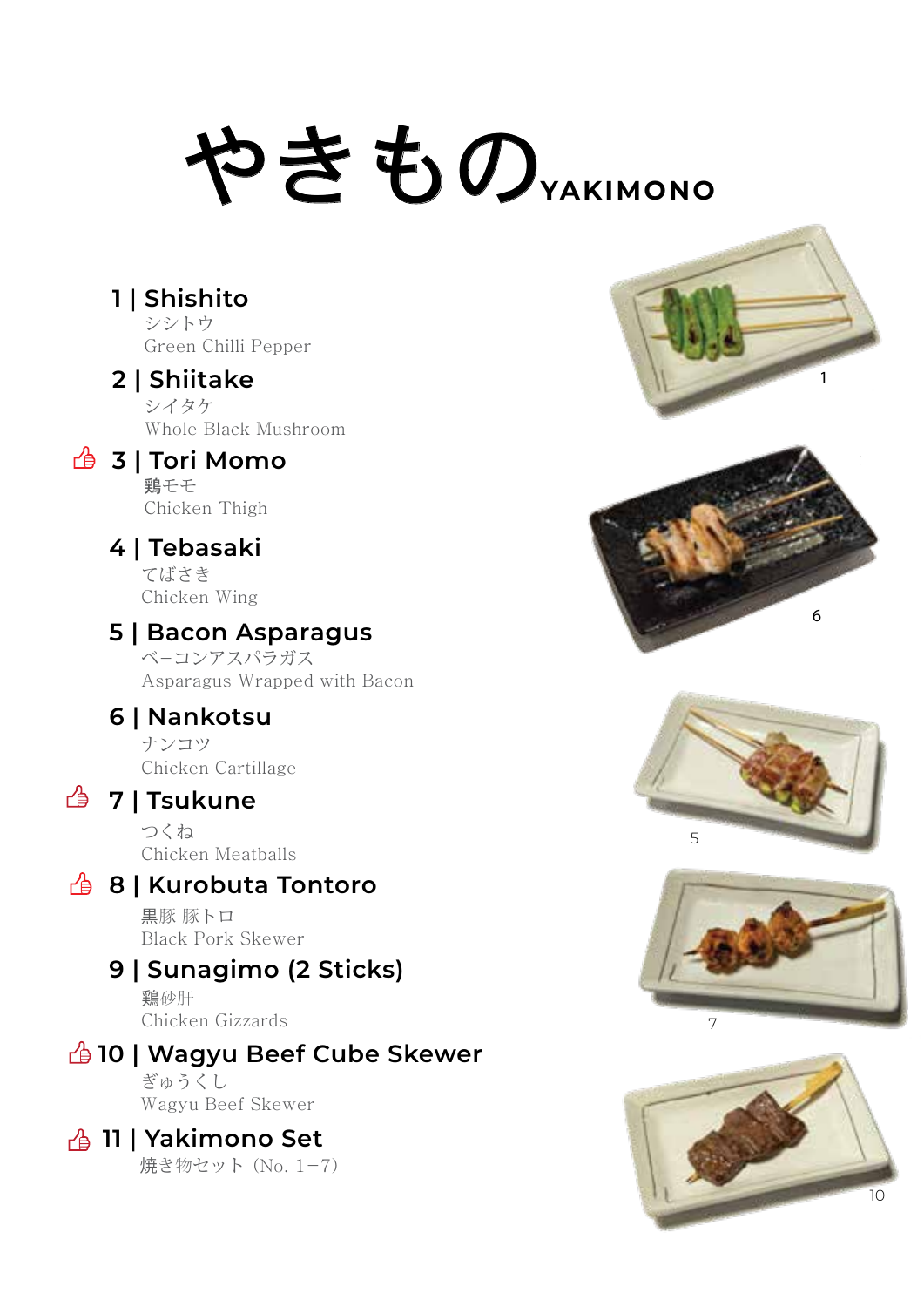# グリル**GRILLED FOOD**

#### **1 | Sanma Fish**

秋刀魚 Pacific Saury

#### **4** 2 | Eihire

エイヒレ Stingray fin

#### **3 | Mentaiko**

明太子 Fish Roe

#### **4 | Aburi Shime Saba**

しめ鯖 Cured Mackerel

#### **5 | Shio Salmon Head**

しおさけ Grilled Salmon Head (Limited)

## **6 | Surume Ika**

スルメイカ Japanese Whole Squid

## **7 | Shima Hokke (Half)**

しまほっけ Atka Mackerel

#### **8 | Kani Miso Crab**

カニみそ,蟹味噌 Grillled Crab Meat with Kani Miso





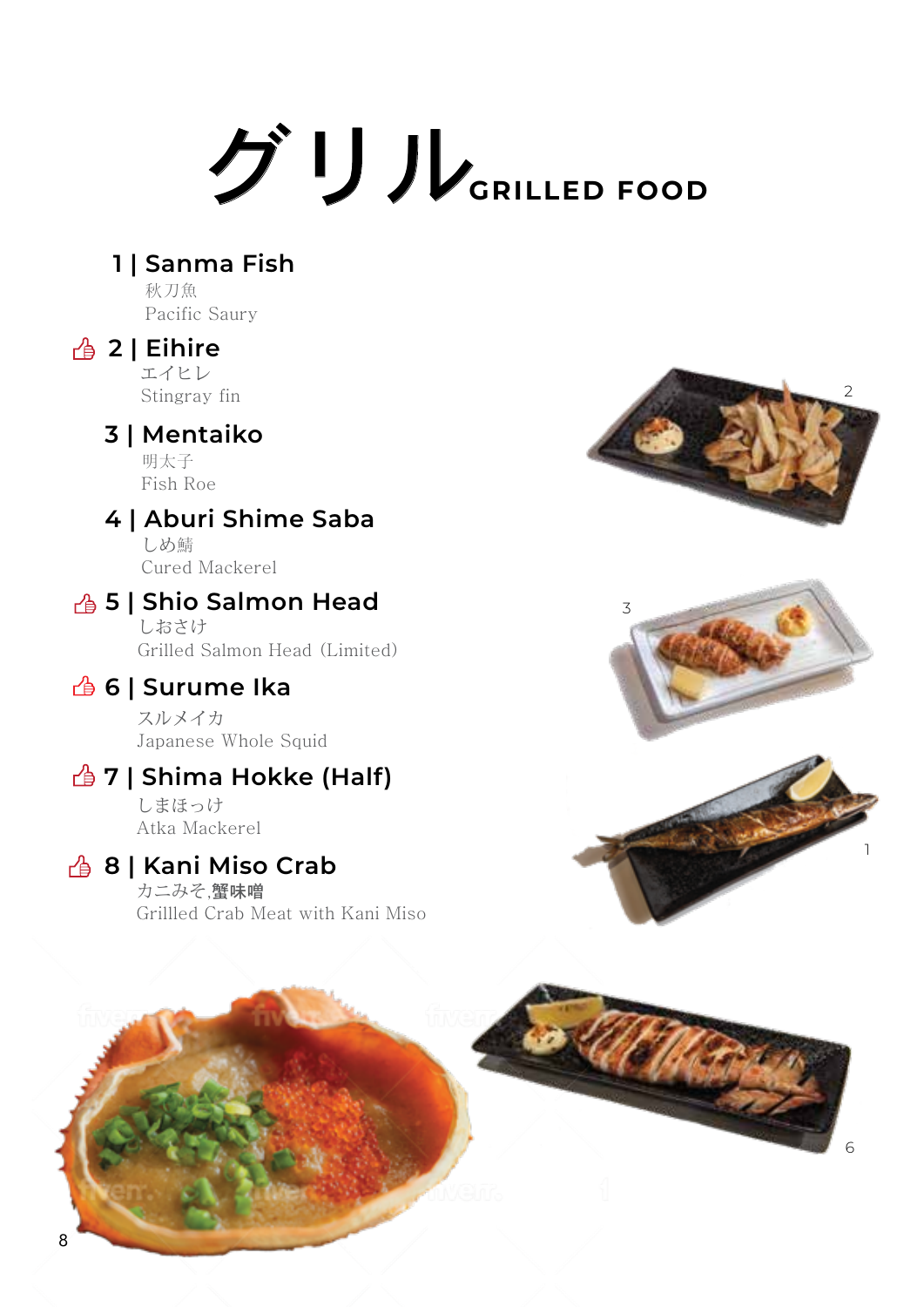# あげもの**FRIED FOOD**

## **4** 1 | Hikari Cracker

干し川魚 Dried Filefish

#### **2 | Ponzu Tori Kawa 4.9**

とりかわ Chicken Skin with Ponzu Sauce

## **3 | Ika Geso 4.9**

Deep Fried Squid Legs イカゲソ揚げ

## **4 | Potato Croquette 5.9**

ポテトコロッケ

#### **4** 5 | Chicken Karaage

鶏唐揚げ Deep Fried Chicken Thigh

## **6 | Fried Ebi**

エビフライ Tiger Prawns with Breadcrumbs

## *<u>4</u>* **7 | Kawa Ebi**

川海老 Crunchy River Shrimps

#### **8 | Shishamo 6.9**

シシャモ Deep Fried Smelt

## *<u>4</u>* **9 | Gyoza**

餃子 Deep Fried Seafood Dumplings

#### **10 | Aburi Mentaiko Gyoza 8.9** 炙り 明太子 餃子

## **11 | Tonkatsu 9.9**

豚カツ Fried Pork Cutlet

# **12 | Mentaiko French Fries 9.9**

明太子フライドポテト



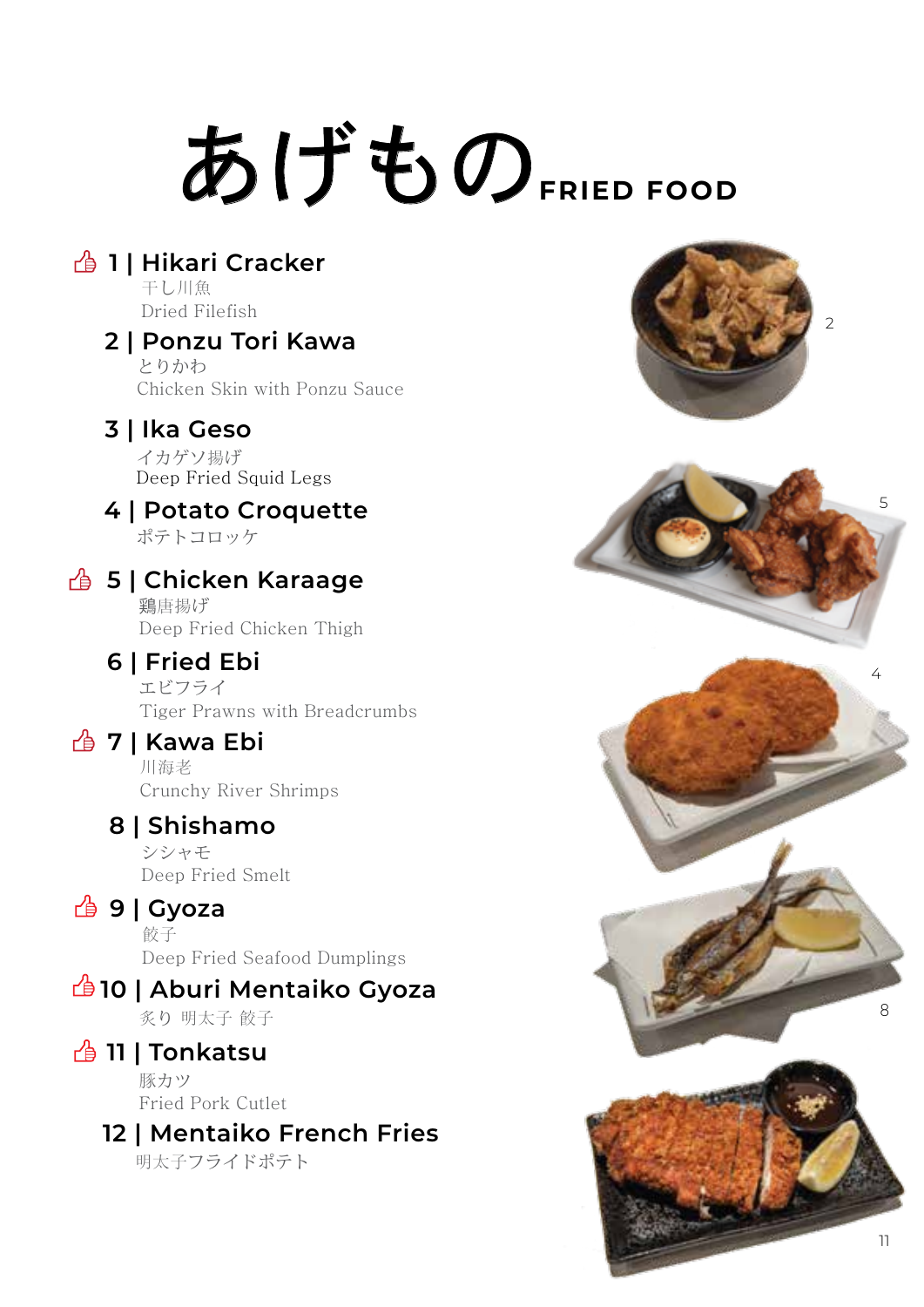

**1 | Tako (3 pieces) 6** たこ

**Octopus** 

#### **2 | Aka Ebi (1 piece) 7** 海老 Red Prawn

#### **3 | Salmon (3 pieces) 7** サ-モン

## **4 | Hotate (3 pieces) 7**

ホタテ貝 Scallop

## **5 | Mekajiki Belly (3 pieces) 9**

メカジキ Swordfish Otoro

#### **6 | Salmon Belly (3 pieces)** 鮭腹

Limited

## **7 | Ikura 10**

イクラ Salmon Roe

# **8** 8 | Sashimi Platter

5 kinds (No 1 to 5)



## **1 | Salmon Ikura Don**

鮭いくら丼 Salmon, Ikura, Tamago

# **2 | Bara Chirashi Don**

バラちらしどん Salmon, Swordfish, Tako, Tamago, Ikura

# **3 | Hotate Ikura Don 25.9**

井倉ほたる丼 Scallop, Ikura

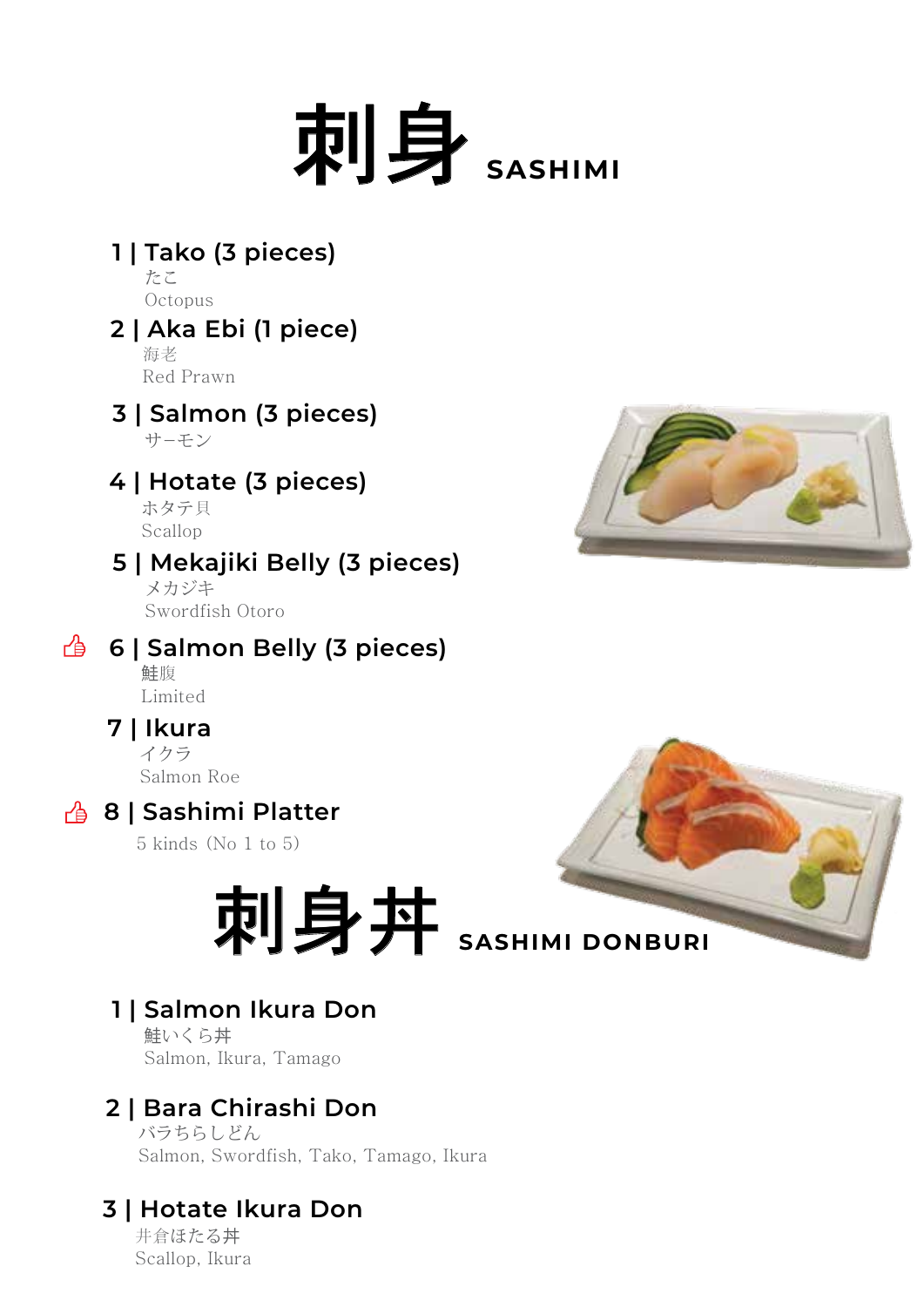# 調理した品 **COOKED FOOD**

**1 | Miso Soup 2.5** みそ汁

# **2 | Steamed Rice 2.5**

ご飯

## **43 | Oden Soup**

おでんスープ 6 Ingredients

#### **4 | Natto Udon 10.9** 納豆うどん Udon with Fermented Beans

#### **5 | Chicken Karaage and Tsukune Donburi**

フライドチキンつくね丼 Fried Chicken Thigh and Meatballs

# **6 | Katsu Donburi 11.9**

カツ丼 Fried Pork Cutlet with Rice

# **7 | Cha Soba with Fried Ebi 12.9**

茶そば Green Tea Noodles with Fried Prawns

# **8 | Salmon Mentaiko Donburi**

たらこ Torched Sashimi Salmon Mentaiko

# **49 9 | Unagi Donburi**

ウナギ Grilled Unagi with Rice





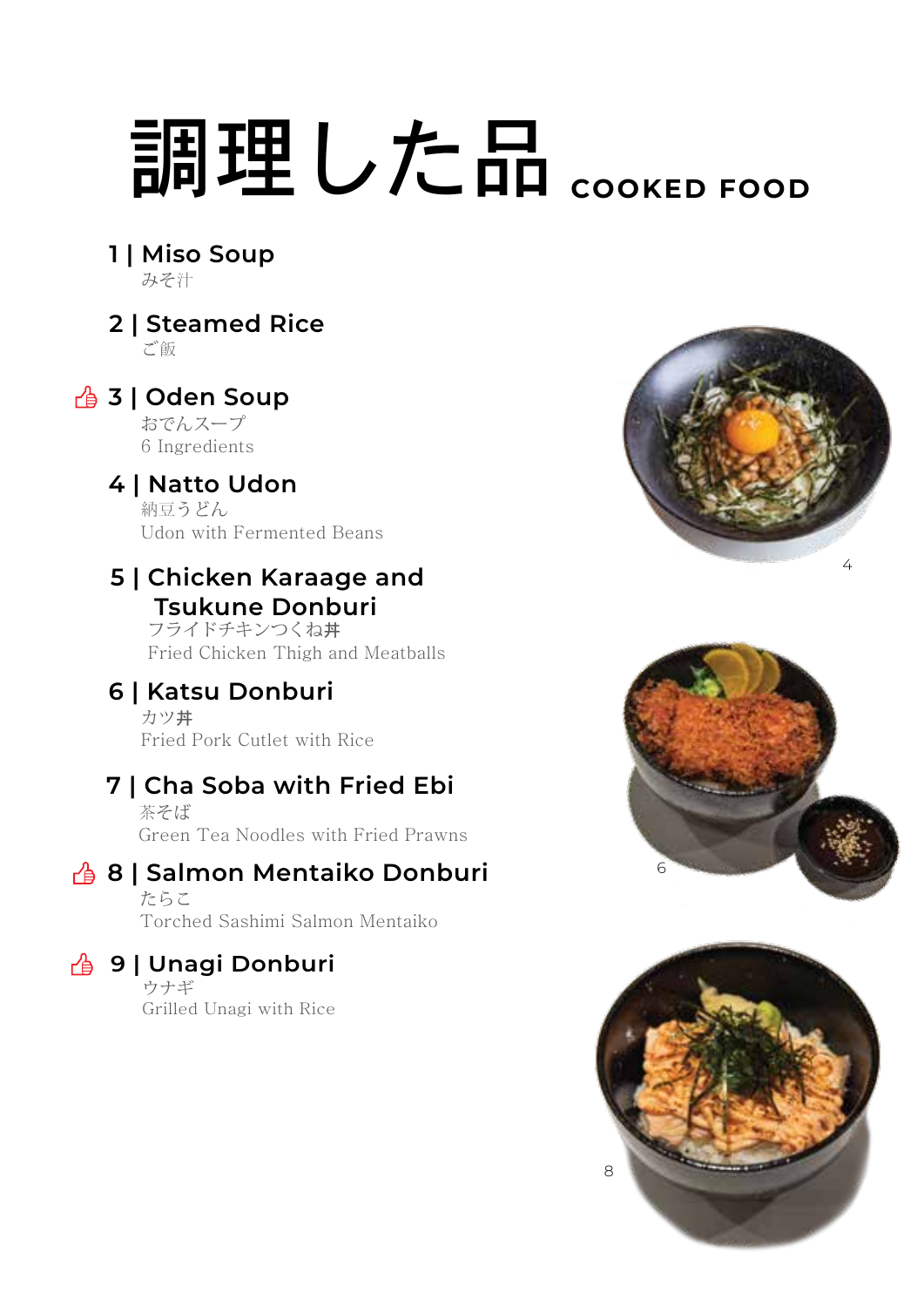

 **300ML 720ML 1800ML**

**35**

- **Ginrei Gassan Junmai Ginjyo (+2) 1**
- **Kitaya Kansansui Junmai Ginjyo (+1) 2**
- **Kubota Senjyu Ginjyo (+6) 3**
- **Hakkaisan Tokubetsu Jummai (+5) 4**
- **Yoshikubo lppin Junmai Daiginyo (+1) 5**
- **Dassai 45 (+3) 6**
- **7 Dassai 23 (+4)**
- **8 Nanbubinjin Tokubetsu Junmai (+4)**
- **9 Daina Junmai Daiginjyo (+3)**
- **10 Okunomatsu Adatara Ginjyo (+4)**
- **11 Masumi Karakuchi Kiippon (+5)**
- **12 Tatenokawa Junmai Daiginjyo Seiryu (-2)**
- **13 Born Gold Junmai Daiginjyo (+1)**
- **14 Hakuryu Junmai Daiginjyo (+3)**
- **15 Kubota Junmai Daiginjyo (+0)**
- **16 Kikusui No Karakuchi Jyosen (+8)**

#### **SPARKLING SAKE**

- **Umenoyado Tsuki Usagi (300ml) 1**
- **Umenoyado Minori No Yuzu (250ml) 2**